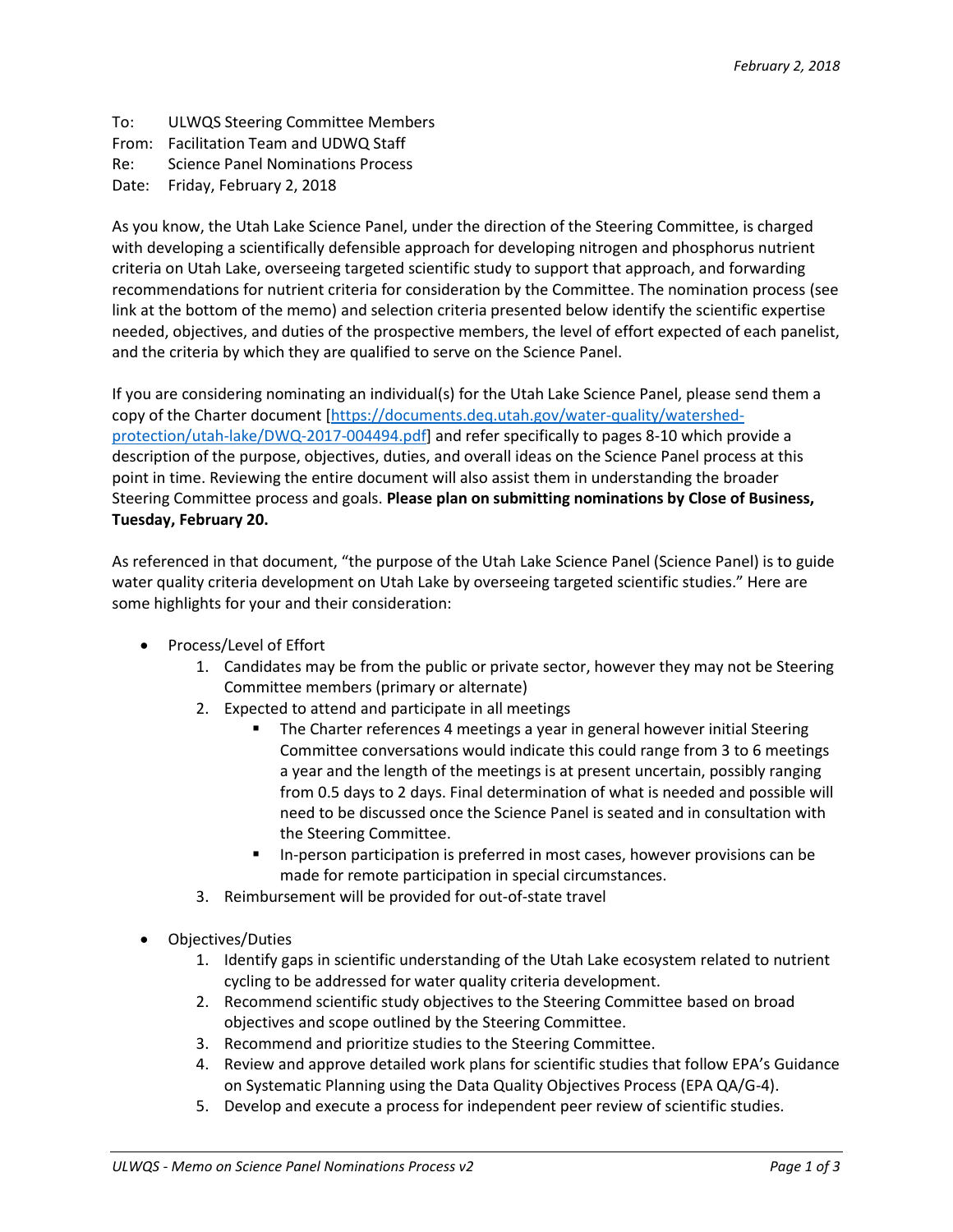- 6. Develop a process to characterize scientific uncertainty including confidence of scientific findings and quantified measures of uncertainty.
- 7. Guide scientific research activities by defining study objectives, developing study methods, directing study contractors, and interpreting and reporting results.
- 8. Science Panel members will nominate and select a chair person.
- 9. Science Panel members will agree on a set of operating principles once they are seated.

The criteria by which the Steering Committee, per their January 23 meeting, will be making recommendations on Science Panel membership are as follows. Nominees should:

- 1. Be considered an expert in at least one of the following scientific disciplines:
	- **Aquatic ecology**
	- **Biogeochemistry**
	- **Fisheries management**
	- **Hydrodynamic modeling/hydrology**
	- Limnology
	- **Nutrient cycling**
	- **Phycology**
	- **Toxicology**
	- Water quality criteria development
	- **Water quality modeling**
	- Wetland science
	- Other relevant expertise
- 2. Show demonstrated expertise in their respective field through:
	- Recent (within the last 5 years) peer reviewed publications
	- Demonstrated application of science to manage lake resources
- 3. Be currently active in their respective field
- 4. Be objective in their approach to the types of tasks the Science Panel will undertake
	- Science Panel members are expected to provide independent analysis and interpretation of scientific information and remain objective with regard to the water quality study's goals and approach
	- Individuals do not come with pre-determined outcomes
	- Individuals adhere to the scientific process and accepted protocols and procedures
- 5. Preferably, be independent (i.e., not financially associated with current Steering Committee members or their organizations)
	- While independence as defined above is not an absolute requirement, a preference for independence will be considered by the Steering Committee in making their recommendations.
	- All nominees shall be asked to disclose any potential conflicts of interest, any financial relationship or contracts with members of the Steering Committee, DWQ, or other special interests related to Utah Lake.

Finally, DWQ staff were asked to look into the question of whether allowing Science Panel members to compete for specific research projects being funded through the ULWQS effort is supported by State of Utah procurement laws. DWQ spoke with their financial analyst and found out the following: a Science Panel member may compete for research projects as long as they recuse themselves from the process of scope development and proposal selection. As such, if a Science Panel member believes they may be submitting a bid to conduct work they will need to recuse themselves from any related scoping efforts